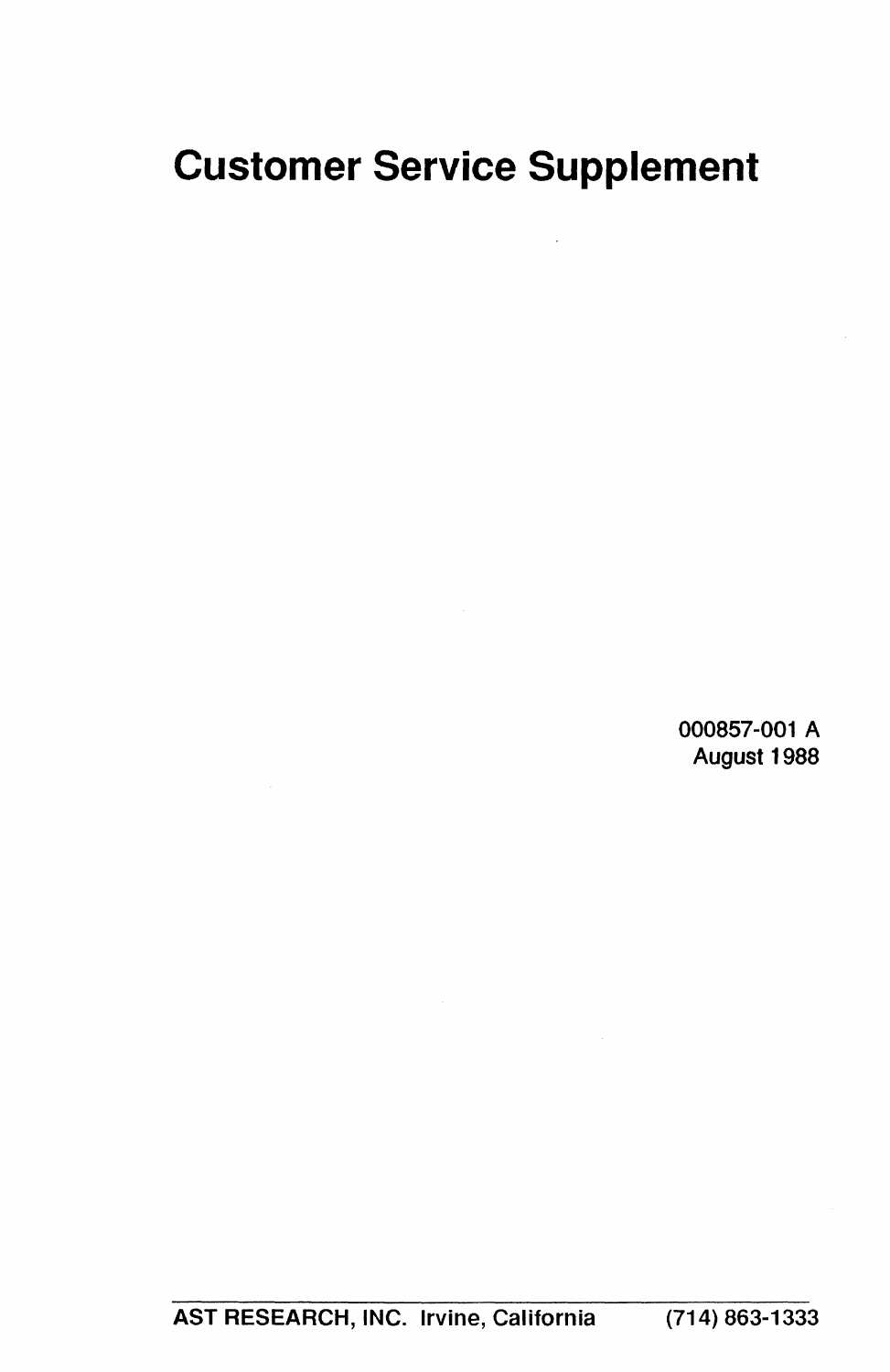First Edition (August 1988)

Changes are periodically made to the information contained in this publication; these changes will be incorporated into new editions.

A Product Comment Form Is provided at the back of this publication. If this form has been removed, please address your comments to: AST Research, Inc., Attn: Product Marketing, 2121 Alton Ave., Irvine, CA 92714. AST Research may use or distribute any of the information you supply in any way it deems appropriate without incurring any obligations whatsover.

Copyright 1988 AST Research, Inc. All rights are reserved, including those to reproduce this book or parts thereof in any form without permission in writing from AST Research, Inc.

#### WARNING

This manual is protected by United States Copyright law (Title 17 United States Code). Unauthorized reproduction and/or sales may result in imprisonment of up to one year and fines of up to \$10,000 (17 USC 506). Copyright infringers may be subject to civil liability.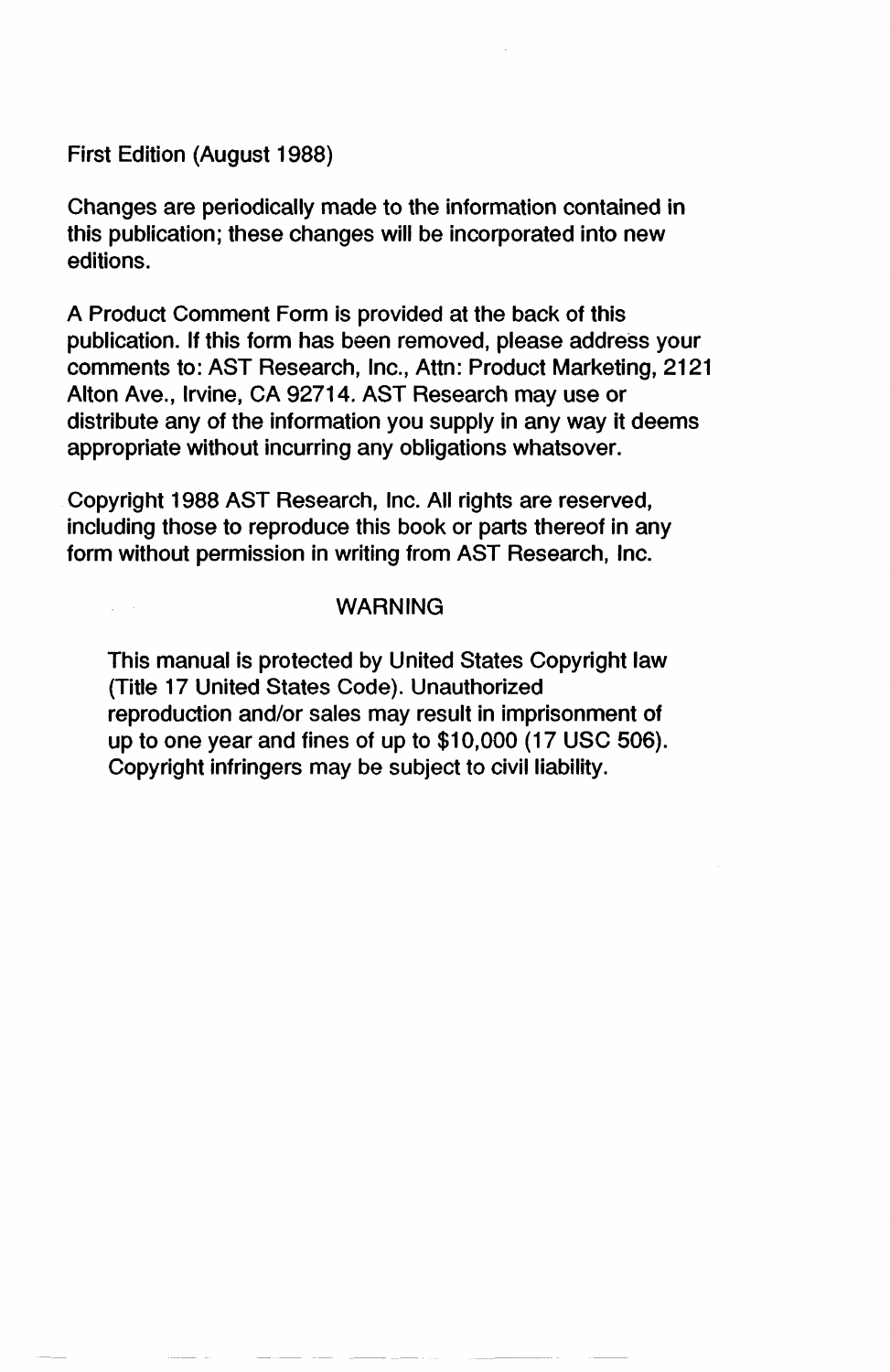The Customer Service Supplement is a collection of documents designed to help you get the information or assistance you need from AST. It consists of the following:

- Product Service Tips: It you have a problem with your AST product, read this section.
- International Product Support: If you are an international user, read this document to find the nearest AST subsidiary.
- Bulletin Board System: If you need technical product Information, read this section.
- Product Comment Form: If you have suggestions or comments about an AST product or manual, complete this form and mail it in.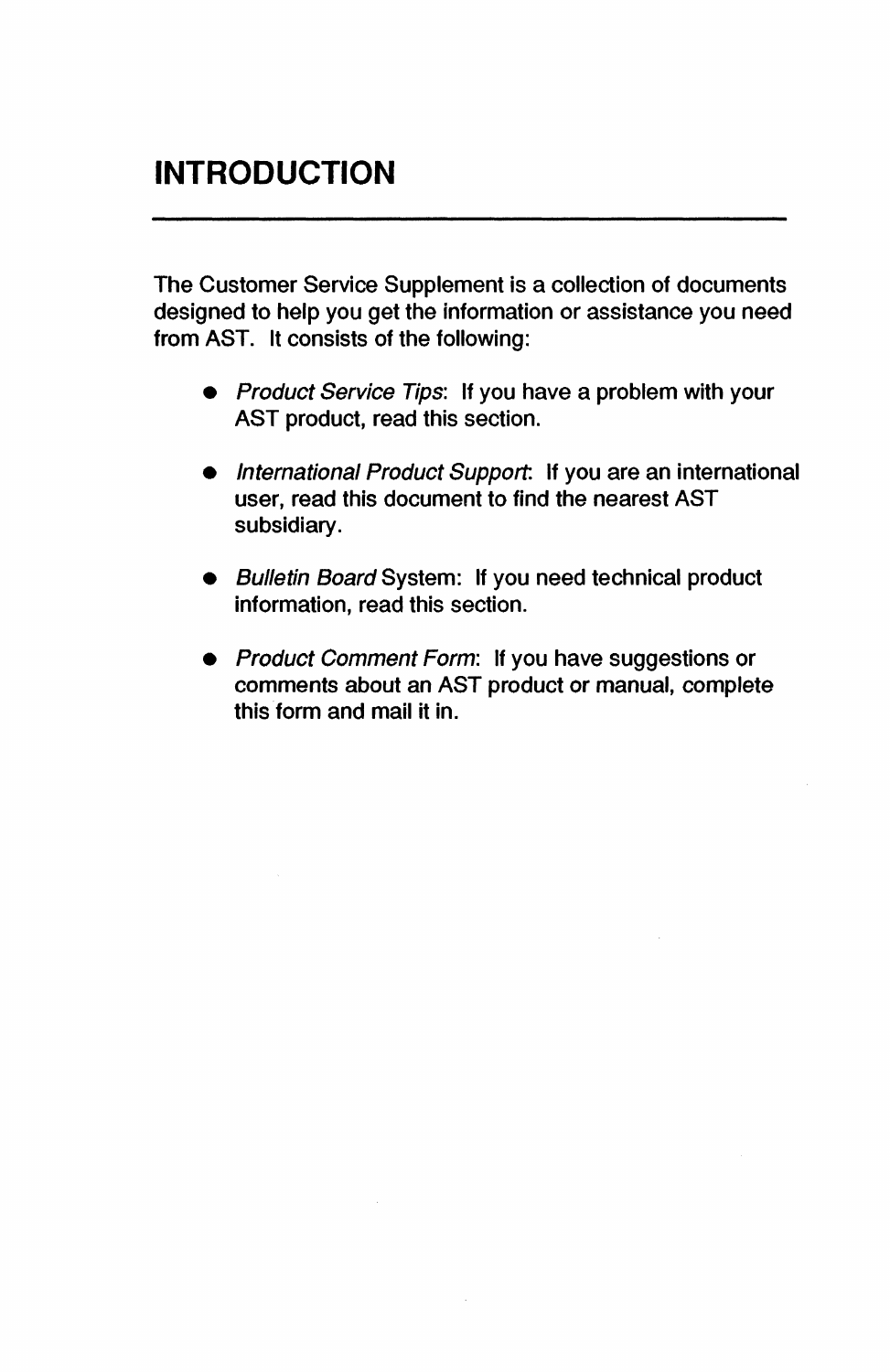AST Research has rigorously tested this computer product to ensure that you get the maximum performance from your AST Premium system. If you have any technical problems, follow the steps below to get assistance:

- 1. Gather all information pertinent to your system: You should have the product name, serial number, software version, and so on, as appropriate.
- *2.* Consult the Troubleshooting section of your AST user's manual for the product: Troubleshooting is usually Appendix A. Follow the suggestions you find there.
- *3.* Run the system diagnostic tests if applicable: These tests help identify and isolate the problem.
- 4. Write down any error the diagnostic tests report: The tests report errors either by displaying a message on the screen or by emitting beeps. The Error Message section in your AST user's manual explains these error messages.
- *5.* Contact the authorized AST reseller from whom you purchased the product. Report the symptoms and error messages to the reseller.
- 6. If this is not possible, call the Product Information Center at (714) 863-0181: They will give you the phone number of the nearest AST authorized service center. If you purchased the equipment outside the United States, contact the nearest AST subsidiary listed on the International Product Support document.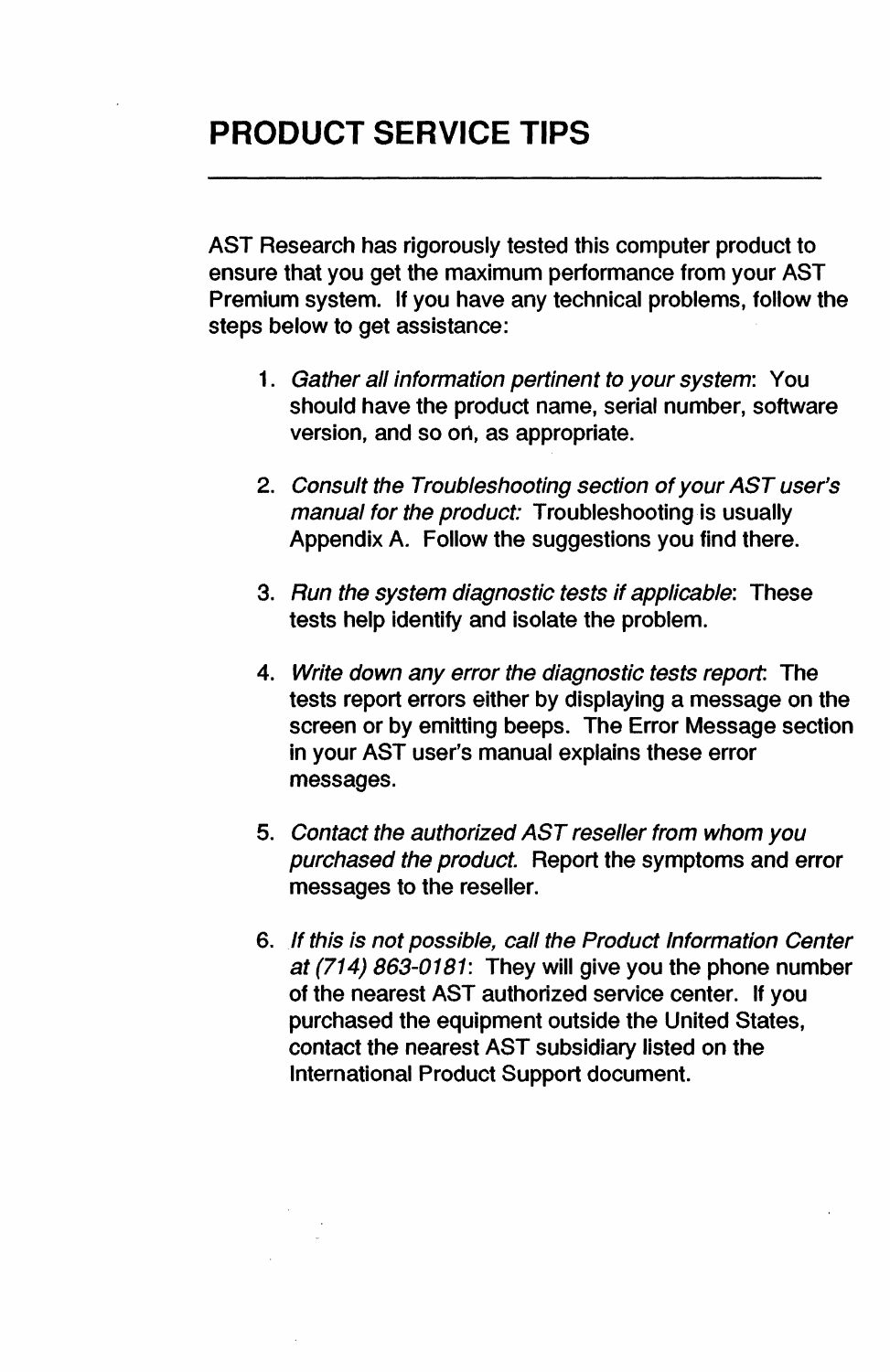## **INTERNATIONAL PRODUCT SUPPORT**

For technical support, warranty service and ex-warranty service on your AST product, please contact the local authorized AST reseller where you purchased the equipment. For additional information on available service outside the United States, please contact the nearest AST subsidiary.

To ensure that you receive information on future enhancements to your AST product, please return the product registration form to the nearest AST subsidiary listed below:

#### Europe, Middle East, and Africa territories

AST Europe, Ltd AST House, Goat Wharf Brentford, Middlesex United Kingdom TW8 OBA Telephone:1/568-4350 TELEX:268756 ASTEUR FAX: 1-568-4600

#### West Germany

AST Research Telephone:211/59 57 0 Deutschland GmbH TELEX:8585502 AST D<br>Emanuel-Leutze-Strasse 1B FAX:211-59 10 28 Emanuel-Leutze-Strasse 1B 0-4000 Dusseldorf 11 Seestern West Germany

#### France

AST France 86-90, Victor Hugo 93170 Bagnolet France

Telephonel-48.70.20.02 TELEX:233 824 F FAX:1/48.70.22.94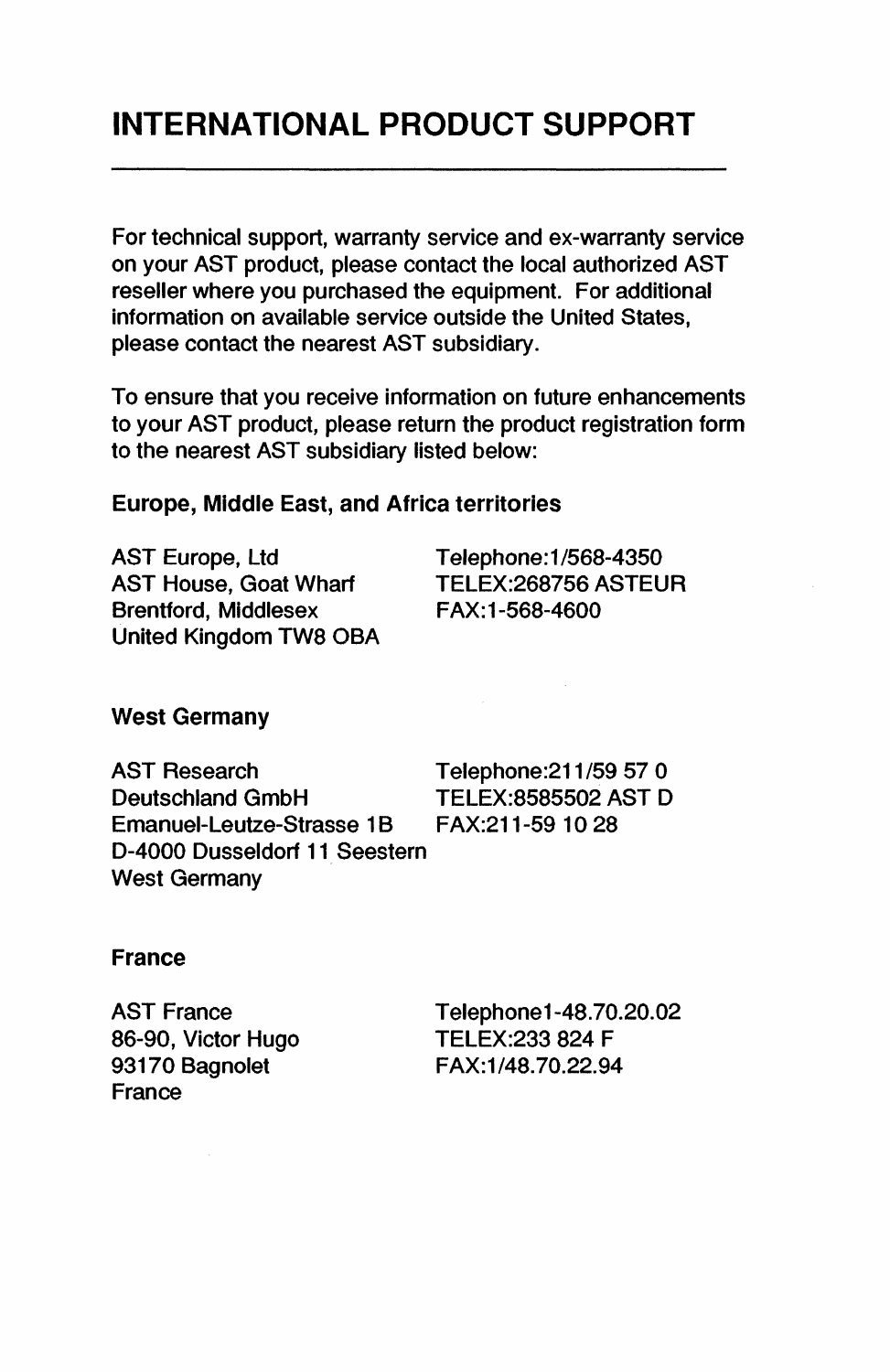#### Far East

AST Research (Far East) Ltd. Marketing & Sales Support Dvsn Room 2903, Citicorp Centre 18 Whitfield Road, Causeway Bay Hong Kong

Telephone:51717223 TELEX:66920 ASTMS HX FAX:5/807-0599

#### Canada

AST Research Canada Telephone:416/826-7514 6549A Mississauga Road FAX:416/826-6909 Mississauga, Ontario L5N-1 A6 Canada

#### Australia/New Zealand

AST Australia Suite 808, 8th Floor 45 Market Street Sydney, 2000 N.S.W. Australia

Telephone:2/264-5505 FAX:21264-3869

#### Latin America

AST Research, Inc. 2121 Alton Ave. Irvine, CA 92714-4992 USA

Telephone714/863-1333 TELEX:753699 ASTR UR FAX:714/863-9478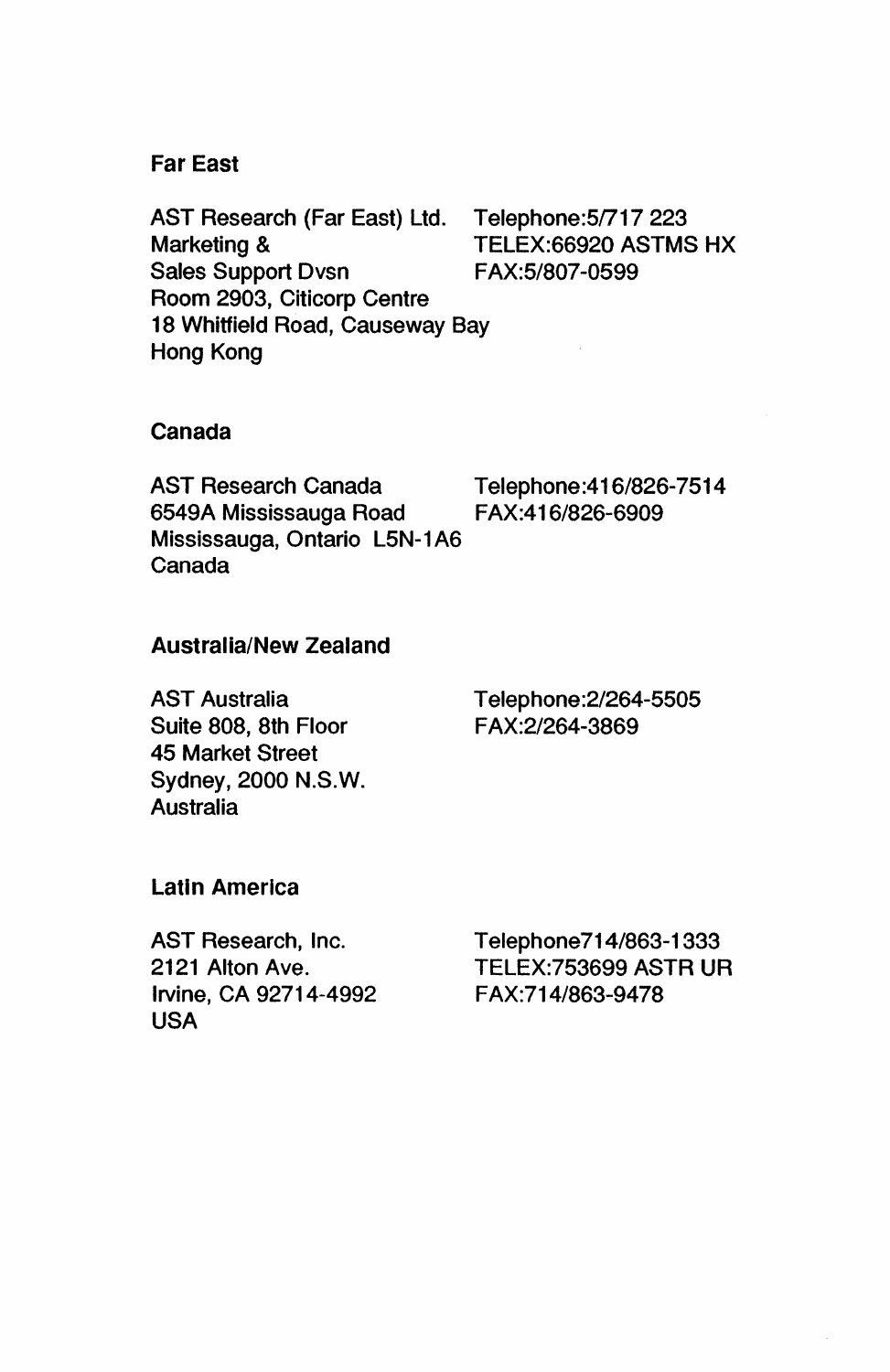### **AST BULLETIN BOARD**

AST Research has set up a Bulletin Board System (BBS) for users of AST Premium systems and AST PC-compatible products. Users who have modems can use the BBS to attain product and technical information and communicate with AST and other users of AST products.

An AST technician monitors the BBS daily. Users' calls are usually acknowledged within 48 hours. The system is menudriven, offers extensive communication options, and contains instructions for leaving and retrieving messages and information.

Phone Number: (24 hours)

(714) 852-1872

Contact the bulletin board by modem using the following parameters:

- 300/1200/2400 baud
- 8 data bits
- 1 stop bit
- No parity
- Full duplex

BBS features Include:

- $\bullet$  16 lines
- 24-hour availability
- AST Authorized Service Centers listing
- Some updated AST utility software and systems